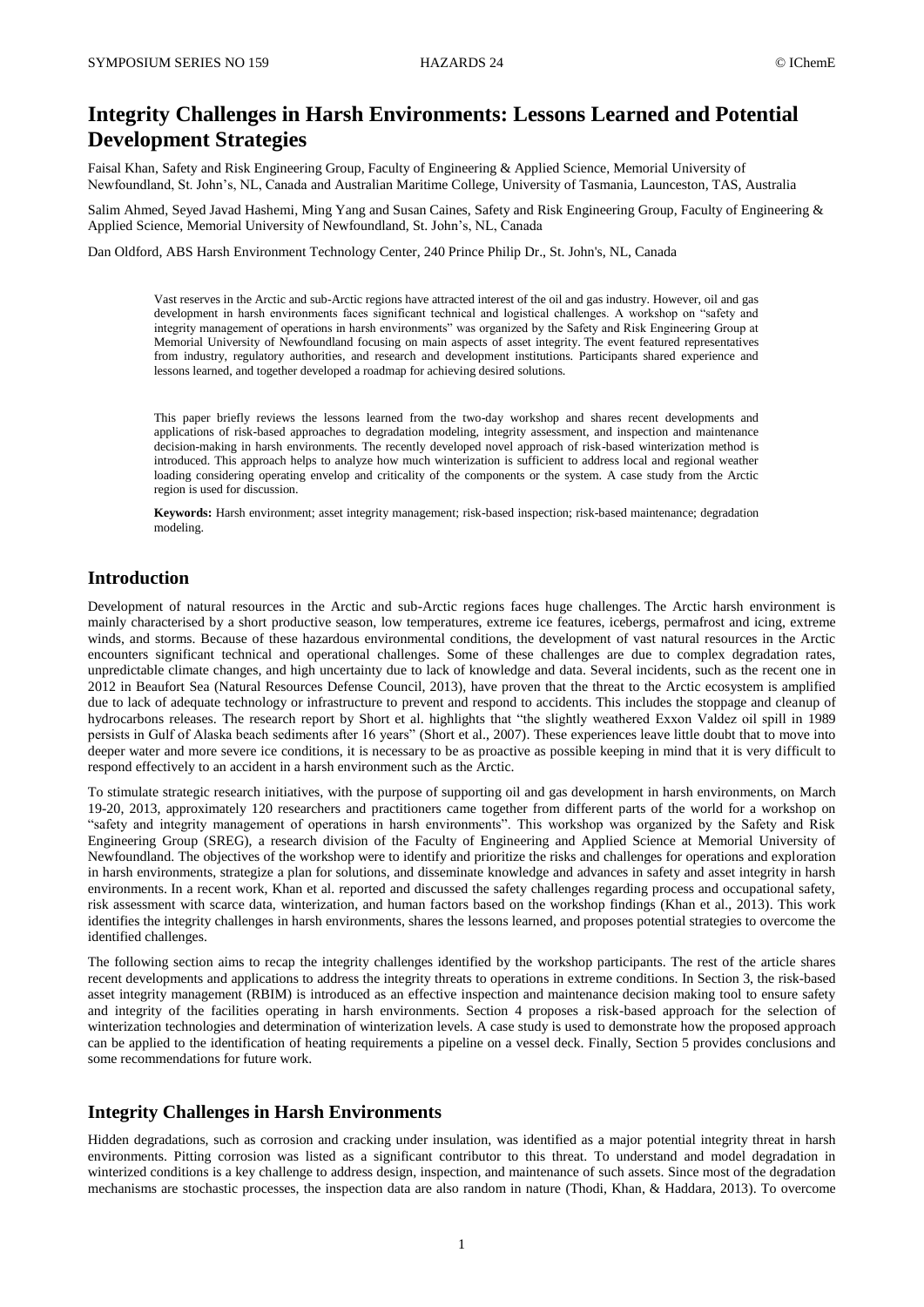this challenge, a Bayesian approach is proposed in Section 3 that allows to incorporate the effect of uncertainty in data and model asset integrity using real-life inspection data.

Another major challenge in inspection and maintenance of assets in harsh environments is the variability in operating conditions. This, along with design and modeling uncertainties pose practical problems to decide the required sample size to represent the population. Obtaining representative samples is a problem in harsh environments due to difficulties in conducting inspection and collecting data. There are limited studies aiming to address assessment of the localized corrosion sample size. As discussed in Section 3, integration of extreme value method with Baye's theorem may help addressing this problem.

Lack of data and information in harsh environments is another serious problem in reliability modeling and decision making. Choosing appropriate data that can best represent the conditions in harsh environments is challenging. On-line monitoring will be helpful for data collection to conduct reliability modeling and to know about assets aging. However, on-line measurements are challenging as well as costly in harsh environments. Current reliability models should be adapted for harsh environments by using more conservative assumptions and enhancing criticality of analyses; utilization of the risk-based methods may also be more effective. As described by Khan et al. (2013), potential sources of information and data include:

- Expert knowledge and experience
- Input from local residents in the Arctic and sub-Arctic regions
- Data and information shared across industries that have operations in harsh environments

Therefore, technologies, infrastructure, and regulations should be developed to record, retain, and share information; however, all associated confidentiality issues should be considered.

Another issue that requires careful consideration during the design stage is the effect of unpredictable climate changes on design and operational integrity. To deal with dynamic changes in environmental factors in harsh environments, extreme parameters, such as wind speed and temperature, along with effective and efficient winter protections must be considered in design. Pre-start testing of seasonal pipelines is also required to prevent failure due to unpredictable climate change.

Load monitoring and load characterization are also identified as practical challenges of offshore operations in harsh environments. Ship sizes are becoming larger and conventional load characterization methods are not applicable due to their limitations. Modes of operation are also changing; new tankers are no more escorted by ice breakers. Traditionally, captains would have just followed the ice breakers; however, in the new mode of operations without icebreakers, they have more responsibility in navigation. Therefore, new systems are required which are less dependent on human input and have features such as the predictability of ice load to aid decision making about the best direction. Stress-based load monitoring techniques and probabilistic approaches to load characterization could address these challenges.

In summary, based on the knowledge sharing and discussion with industrial participants of the workshop, the following main integrity challenges of operations in harsh environments are identified:

- scarce information and lack of knowledge on degradation mechanism and their impact
- stochastic nature of degradation and their consideration in design
- determination of winterization requirement
- effect of unpredictable climate changes on design and operational integrity,
- ineffectiveness of conventional load monitoring and load characterization methods

Next section describes different aspects of these integrity threats and provides potential development strategies to address these challenges.

## **Risk-Based Integrity Management (RBIM)**

Due to the high level of difficulty associated with inspection and maintenance activities in harsh environments, a holistic approach is needed for integrity management of process equipment. The integrity challenges should be considered early at the design stage to minimize inspection, maintenance, and replacement activities. Risk-based integrity management (RBIM) is a method that uses risk as a basis for inspection and maintenance decision-making to ensure safety and integrity of a system. Risk in this context (RG comment – because there are other risk definitions which are different to this e.g. consequence severity x likelihood) is a function of design limits, operating conditions, system characteristics, materials of construction, and the history of system operation. Asset integrity has a broader definition compared to reliability. In addition to functionality, it also includes the safeguarding of life and environment for the entire useful life of an asset. RBIM provides the ability to target resources to the areas where it is needed the most with the objective of minimizing business and public health risks and maximizing return on assets. It also helps to minimize the overall operational risk.

#### **Risk-based framework for asset integrity management**

Degradation mechanisms are the most critical environmentally induced asset integrity threats (Thodi, Khan, & Haddara, 2010). Cold temperatures, corrosive sea waves, excessive moisture and insulation affect corrosion and cracking mechanism in harsh environments. Winterization techniques such as steam and electric tracing introduce their own complexity, and sometimes new degradation mechanisms, into the system. Due to the stochastic nature of the degradation mechanisms, they can be best described using risk-based approaches. However, utilization of risk-based approaches, particularly quantitative methods, requires availability of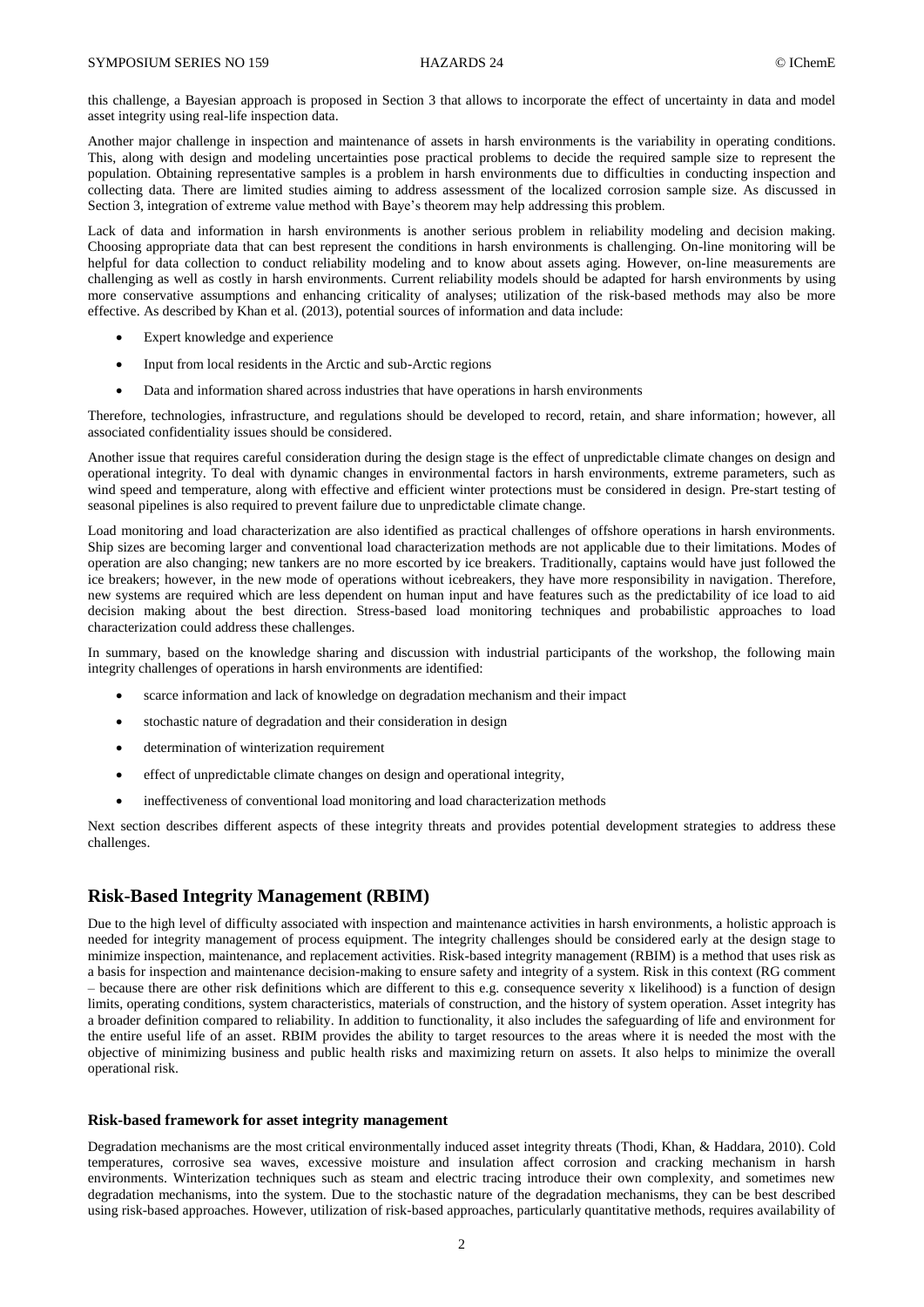input information. Due to adverse environment and geological conditions, inspection in harsh environment is physically and technically challenging. Also performing high frequency inspection in harsh environment is difficult. Therefore, lack of input information is a challenge in performing conventional risk-based techniques.

Bayesian approach is a decision making process where there is minimal information from the system. After obtaining more information from the asset service, Bayesian approach enables the combination of current understanding with additional asset information to help make informed decisions. This approach keeps updating the understanding from asset condition and its probability of failure to revise the actions whenever needed. The more information obtained from the asset, the more confidence will be gained in calculated results.

Figure 1 illustrates the general framework for RBIM, modified from Thodi et al. (2013). As can be seen in Figure 1, risk assessment has two components: stochastic degradation modeling and economic consequence analysis which are discussed in the following section.



Figure 1. Risk based integrity modeling framework (modified from Thodi et al., 2013)

### *Probabilistic stochastic degradation modeling*

To model the stochastic degradation mechanisms, the Bayesian prior-posterior analysis has been used where the prior knowledge of the system and field data are input to predict future behaviour. The Bayesian approach takes advantage of the Bayes' theorem to update the prior probabilities of variables,  $p(\theta)$ , given new observations,  $p(y|\theta)$ , rendering the updated or posterior probabilities (Thodi et al., 2010):

$$
p(\theta|\mathbf{y}) = \frac{p(\theta)p(\mathbf{y}/\theta)}{\int p(\theta)p(\mathbf{y}/\theta)d\theta}
$$
 (1)

The first task to apply Bayesian approach is the prior probability modeling based on the expert's prior knowledge and the inspection information such as non-destructive test (NDT) data. An estimation of the prior failure rates and probability values can be obtained by analyzing historic data from the same or other similar components. Thodi, Khan, & Haddara (2009) tested several probability distributions to develop the prior models for different corrosion mechanisms using the data extracted from the relevant literature. Once the prior probability distribution of components failure rate is determined, the inspection data is used to estimate the likelihood probability of different types of corrosion degradation. For the case of general corrosion for instance the inspection data include ultrasonic thickness measurements of a pipeline. Likelihood probability can be modeled by standard probability models using probability plot and good-of-fit methods. Finally, having known prior and likelihood functions, the posterior probability will be modeled using Bayes' theorem (Equation 1). Thodi et al. (2010) proposed four methods for computing the posterior distributions: analytical approximations, such as numerical integration techniques and Laplace approximations; data augmentation methods, such as the e-m (expectation-maximization) algorithm; Monte Carlo direct sampling and Markov chain Monte Carlo (McMC) methods, such as the M-H algorithm and Gibb's sampling. Simulation or Monte Carlo methods are required to estimate the posterior parameters if the problem under consideration does not involve a conjugate prior-likelihood pair. Interested readers are referred to Thodi et al. (2010) for the development of posterior probability models in risk-based integrity modeling.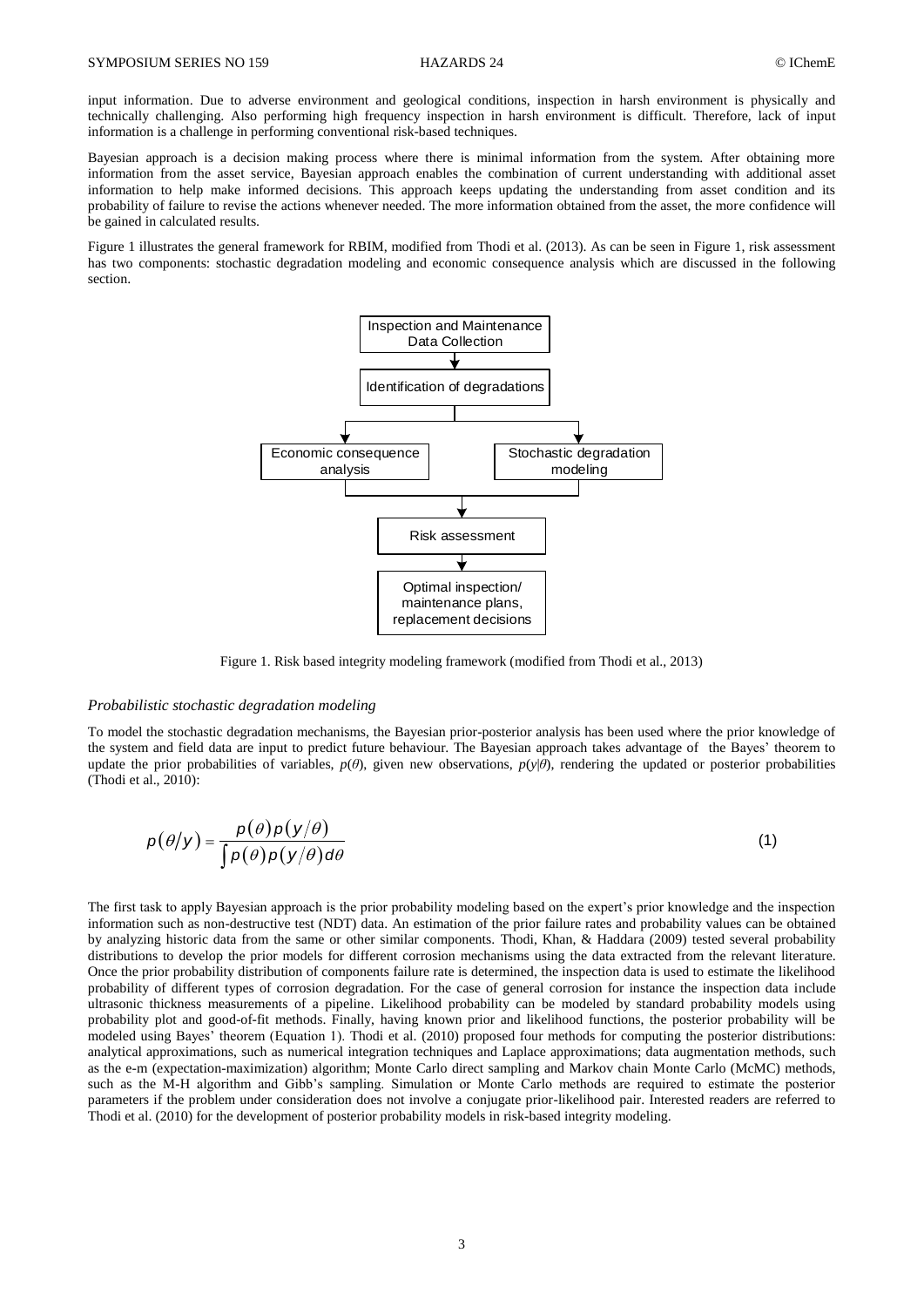### *Consequence analysis*

Component failure due to degradation mechanism and subsequent loss of containment of hazardous fluids from pressurized processing equipment may result in damage to surrounding equipment, serious injury to personnel, production losses, and undesirable environmental impacts (American Petroleum Institute, 2008; CCPS, 1999; Khan & Amyotte, 2005). Harsh environmental conditions restrict the prevention and/or response activities and therefore the loss of containment from the facilities results in severe consequences. Therefore, consequence analysis is an important part of implementing RBIM in harsh environments. For the purpose of consistency in measured risk from many contributing sources, dollar unit can be used to express different consequence categories (Hashemi, Ahmed, & Khan, 2013; Thodi et al., 2013).

Thodi et al. (2013) developed an overall framework for economic consequence analysis of failure costs where the failure cost is defined as the cost associated with the loss of a facility due to structural deteriorations. The total failure cost due to degradation mechanisms, such as corrosion and cracking, is given by the sum of inspection and maintenance cost and failure cost. Cost of failure can have different elements including loss of product, loss of shutdown, spill cleanup, nature damage, and liability charges. Inspection and maintenance costs may include gaining access, surface preparation, testing and inspection, repair, and replacement. Based on the consequence category and available information, there are different methods for computing these loss elements including (American Petroleum Institute, 2008; CCPS, 1999; Hashemi et al., 2013; Khan & Amyotte, 2005). Thodi et al. (2013) proposed the consequnce analysis methods for different loss elements for the case of offshore operations. These methods need to be adopted to be applicable for hasrh environemnt conditions.

#### *Inspection, maintenance, and replacement planning*

The premise of inspection, maintenance, and replacement planning using RBIM is based on the fact that at some point in time, the risk as defined in Equations (2) exceeds an acceptable level of risk:

$$
R = F[p(\theta|y)] \times COF
$$
 (2)

where *R* is the risk of failure from a degradation, *F*[  $p(\theta/\gamma)$ ] is the cumulative density function (CDF) of posterior probability of failure and COF is the consequences of failure in dollar (Thodi et al., 2013). An inspection and/or maintenance of the equipment is recommended when or before the risk threshold is reached. Inspecting a piece of equipment does not necessarily reduce the inherent risk associated with that piece of equipment; however, inspection does provide knowledge of the damage state of the vessel and reduces uncertainty. Therefore, the probability of failure is directly related to the amount of information that is available from inspection/maintenance and the ability to quantify that damage (American Petroleum Institute, 2008). The age-related structural degradations increase the probability of failure over time that may necessitate the replacement of components. In such a case, RBIM will assist asset integrity engineers/managers in estimating optimal replacement intervals (Thodi et al., 2013).

RBIM provides a forward looking approach for uncertain, dynamic, and highly variable situations of harsh environments. Additional research is required to adopt RBIM method to incorporate the characteristics of such environments.

#### **Estimating sample size to assess corrosion**

While there are several standards and industrial guidelines that provide recommendations for conducting inspection and determining frequency of inspections, they do not provide specific guidelines for inspection sampling. As a result, the decision on inspection sample size is left for the inspection practitioner's judgement (Khalifa, Khan, & Haddara, 2012b). Decision making about the required sample size to ensure that the inspection sample represents the population is a practical problem (Khalifa et al., 2012a). A conservative approach to tackle this problem is to choose a larger sample size to decrease the error in the sample estimate. However, considering the cost and the difficulties associated with inspection of process components operating in harsh environment, as well as the variability and uncertainty in operating conditions, a structured framework to estimate the optimal inspection sample size is required.

Khalifa et al. (2012b) proposed a Bayesian approach-based method to determine the minimum size for inspection samples used to assess the condition of process components subjected to general corrosion. The posterior sample mean was used as a basis to assess the population mean metal loss due to general corrosion. Based on the above mentioned method, a suitable sample size should meet an acceptable margin of error in the estimate of the posterior sample mean at a given confidence level. A Bayesian updating process using current inspection data is used to update prior information.

Few studies have been done for calculating sample size to assess localized corrosion of process components. Khalifa et al. (2012a) addressed this problem by proposing a four step methodology which includes layering separation of component by assigning them into different corrosion circuits; physical sampling within each components group, bootstrap sampling to estimate standard error and confidence interval and extreme value analysis to predict the maximum localized corrosion, and finally calculation of sample size to predict the maximum localized corrosion within each group.

In a recent work, Khalifa, Khan, & Haddara (2013) addressed the inspection sampling problem for pitting corrosion and proposed a methodology to estimate the sample size by integrating the Bayesian updating approach and the extreme value method in a single framework. They used the extreme value method to predict the maximum pit size by extrapolating the inspected area (sample) to the entire area of the asset. The Bayesian updating approach is used to update prior information obtained from the previous inspection once newly obtained information is available from the current inspection. This allows using a smaller sample size with similar precision.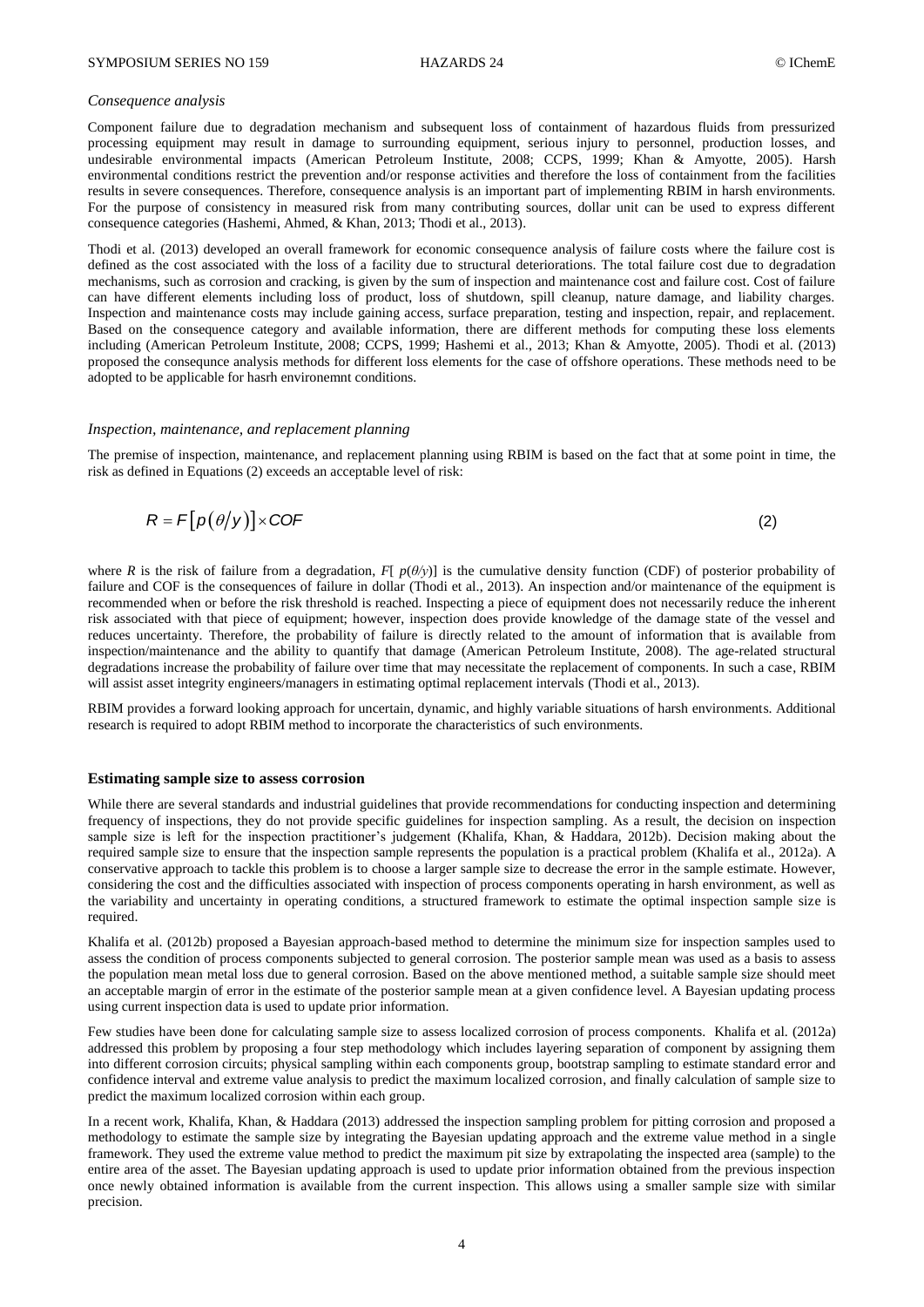There is a lack of research to address the problem of inspection sampling for other common damage mechanisms such as fatigue, creep, and corrosion-fatigue-creep interaction. More research should be conducted to adapt existing inspection sampling methods for application in harsh environments.

## **Winterization**

In harsh cold environments, many systems will be operated at or close to their design limits. This will require augmentation of normal performance monitoring of systems to prevent failures. Winterization is essential for safe and efficient operations in cold environments. The marine and offshore industries have been working on winterization for many years. However, it still remains challenging to many who wish to venture into harsh cold environments for hydrocarbon resources or shorter navigation routes. Most guidelines developed by classification societies provide prescriptive requirements for winterization, e.g., Guide for Vessels Operating in Low Temperature Environments (LTE Guide) developed by ABS (American Bureau of Shipping, 2010). Although these requirements provide comprehensive guidance, there are many situations that may require additional consideration owing to variations in systems and arrangements, environmental conditions, and operational profiles. Systems on modern vessels and offshore operation units are complex; moreover, to address new operational challenges in harsh cold environments these systems will continue to see novel concepts employed. Therefore, it becomes nearly impossible to provide a complete prescriptive guideline or rule set for winterizing an installation. Considering this, a performance-based guideline is preferable. A risk-based approach to winterization would be one way forward in this direction. The following discusses risk-based winterization with a simple example application.

Yang et al. (2013) proposed a risk-based approach to winterization. This quantitative approach is intended to provide a rational way of determining the need for winterization and its level on a case-by-case basis. In order to characterize the environmental load within the risk-based framework, a better understanding of the temperature and duration of exposure is required. Loading scenarios are defined by statistical analysis of hind cast temperature data to obtain probabilistic distributions of loadings for various durations of exposure. Risk is estimated under different loading scenarios. Based on the estimation, need for winterization is determined. The proposed risk-based approach also provides the opportunity to determine appropriate winterization levels, e.g., heating requirements. It can be estimated by setting risks after winterization equal to the acceptable level. The following example illustrates the application of this approach.

Risk-based winterization is applied to a pipeline on a vessel deck. Assume that:

- a) Load (extreme temperatures for 24 hours duration 100 year return period) follows a normal distribution with mean  $\mu_1$  = -45.8 and standard deviation  $\sigma_1 = 1.1$ ;
- b) Operating temperature, T<sub>op</sub> (the temperature to be maintained for normal operation of a system), follows a normal distribution with  $\mu_2$ = 10 and  $\sigma_2$ = 4
- c)  $|\Delta T_{Limit}| = 25 \text{ °C} = k$  (the maximum allowable temperature difference between the load and operating envelop of a system without winterization)

Since  $|\Delta T_{Actual}| = |L - T_{op}|$  (the difference between the load (L) and operating temperature), then  $|\Delta T_{Actual}|$  may follow a normal distribution with  $\mu$ =  $\left[-45.8-10\right]$  = 55.8 and  $\sigma$ =  $\left[ (1.1)^2 + (4)^2 \right]^{0.5}$  = 4.14

$$
\text{PoF} = \Pr\left( |\Delta T_{\text{Actual}}| > k \right) = \int_{k}^{\infty} f_{\text{DT}_{\text{actual}}}(\text{D}T_{\text{actual}}) \, d\text{D}T_{\text{actual}} = 1 - \Phi(\frac{k - \mu}{\sigma}) = 1 - \Phi(\frac{25 - 55.8}{4.1}) = 1.00
$$

where PoF is the probability of failure. Severity levels of consequences depend on the criticality of systems. Criticality can be determined based on experts' opinions. Different criticality levels may correspond to different financial losses and injury fatalities. For simplicity, a severity value is used to represent the consequence in this example. The severity value of the consequence of failure of a pipeline on deck is assumed to be 3. Figure 2 gives an example of a risk matrix that could be used for risk estimation. According to Figure 2, the risk is considered high. Therefore, winterization methods must be applied.

Electric heat tracing combined with insulation is the appropriate winterization option for the pipeline. For illustrative purpose, dimensions and materials of pipeline and insulation were assumed and are given in **Error! Reference source not found.**. According to the risk matrix, the maximum PoF value is 0.001 if the low risk is acceptable.

Considering the same load:

PoF = 1- 
$$
\Phi\left(\frac{k-(\mu-E)}{\sigma}\right)
$$
 = 1-  $\Phi\left(\frac{25-(55.8-E)}{4.14}\right)$  = 0.001, then  $\frac{25-(55.8-E)}{4.14}$  = 3.09, E =  $\Delta T$  = 43.6 °C

Where E is defined as the winterization efficacy, i.e., the capacity of a winterization method to produce freezing protection effect or the capacity to reduce the temperature difference between the load and operating temperature.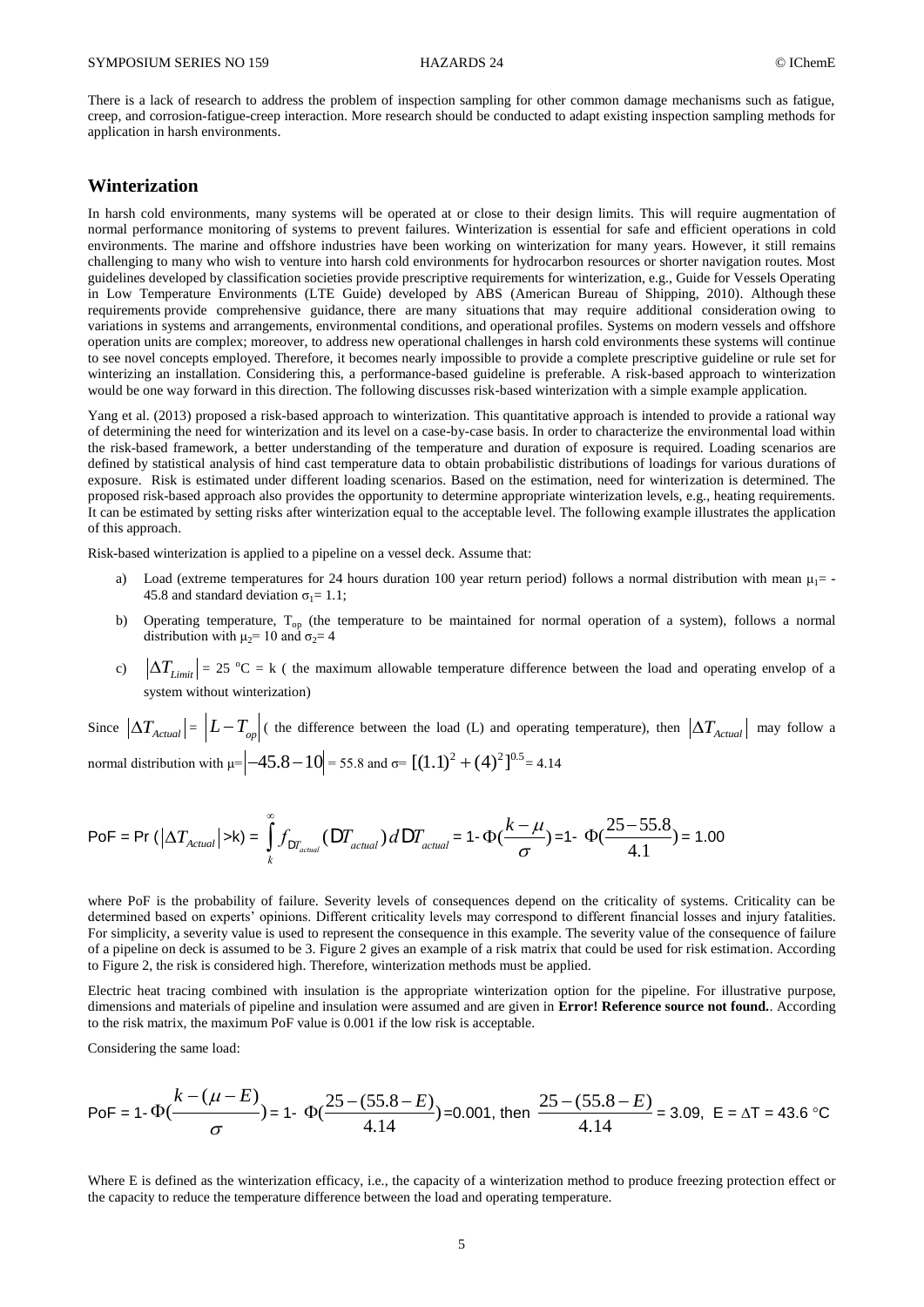Assume that the average wind speed is 20 m/s, then  $h_c = 7.6v^{0.78} = 78.63$  (W)/(m<sup>2</sup>)(°C) ,where  $h_c$  is the convective heat transfer coefficient and *v* is the wind speed.

The overall U (conductivity) is:

$$
U = \frac{1}{\frac{1}{h_c} + \frac{x_{steel}}{k_{steel}} + \frac{x_{fiberglass}}{k_{fiberglass}}}
$$
 = 
$$
\frac{1}{78.63} + \frac{0.006}{43} + \frac{0.025}{0.04}
$$
 = 1.57 (W)/(m<sup>2</sup>)(°C)

 The heat transfer area for one-meter pipe without and with snow layers will be: Where *Xsteel* and *Xfiberglass* represent the thickness of the steel pipe and insulation.

A = 
$$
2\rho l \left[ \frac{r_{outer} - r_{inner}}{\ln(\frac{r_{outer}}{r_{inner}})} \right] = 2\pi \times 1 \times \left[ \frac{0.0825 - 0.0510}{\ln(\frac{0.0825}{0.0510})} \right] = 0.41 \text{ m}^2
$$

Where I is the length of the pipe and  $r_{outer}$  and  $r_{inner}$  represent the outer and inner radiuses of the pipe with insulation.

The heating requirement for the pipe is  $Q = UA\Delta T = 28$  watt/ meter of pipe

|             |                                   | <b>CONSEQUENCE</b>       |                     |                     |                     |                          |  |  |
|-------------|-----------------------------------|--------------------------|---------------------|---------------------|---------------------|--------------------------|--|--|
|             |                                   | Insignificant<br>$(0-2)$ | Marginal<br>$(2-4)$ | Moderate<br>$(4-6)$ | Critical<br>$(6-8)$ | Catastrophic<br>$(8-10)$ |  |  |
| PROBABILITY | Definitely<br>$(0.1-1)$           | <b>High</b>              | <b>High</b>         | <b>Very High</b>    | <b>Very High</b>    | <b>Very High</b>         |  |  |
|             | Likely<br>$(10^{-2}-10^{-1})$     | <b>Medium</b>            | <b>High</b>         | <b>High</b>         | <b>Very High</b>    | <b>Very High</b>         |  |  |
|             | Occasional<br>$(10^{-3}-10^{-2})$ | Low                      | <b>Medium</b>       | <b>High</b>         | <b>Very High</b>    | <b>Very High</b>         |  |  |
|             | Seldom<br>$(10^{-4}-10^{-3})$     | Low                      | Low                 | <b>Medium</b>       | High                | <b>Very High</b>         |  |  |
|             | Unlikely<br>$(<10^{-4})$          | Low                      | Low                 | <b>Medium</b>       | High                | <b>High</b>              |  |  |

Figure 2. Risk matrix

| Table 1 Dimensions and materials of pipe and insulation |                             |                             |                     |            |                              |  |  |  |  |
|---------------------------------------------------------|-----------------------------|-----------------------------|---------------------|------------|------------------------------|--|--|--|--|
|                                                         | Internal<br>Diameter (inch) | External<br>Diameter (inch) | Thickness<br>(inch) | Material   | K Factor<br>$(W.m^{\circ}C)$ |  |  |  |  |
| Pipe                                                    |                             | 4.5                         | 0.25                | Steel      | 43                           |  |  |  |  |
| Insulation                                              |                             |                             |                     | Fiberglass | 0.04                         |  |  |  |  |

## **Conclusions**

Oil and gas exploration and production operations in low temperature environments present many challenges to the industry. These challenges include both hardware issues related directly to the design, construction, and operation of facilities, as well as those issues pertaining to the ability of plant personnel to function in a difficult environment. From this workshop, a list of identified integrity related challenges and issues was compiled and the current state of the technology to address these challenges are reviewed. Optimized winterization should be a goal. Due to uncertainty in information, variability in climate conditions, and data scarcity in